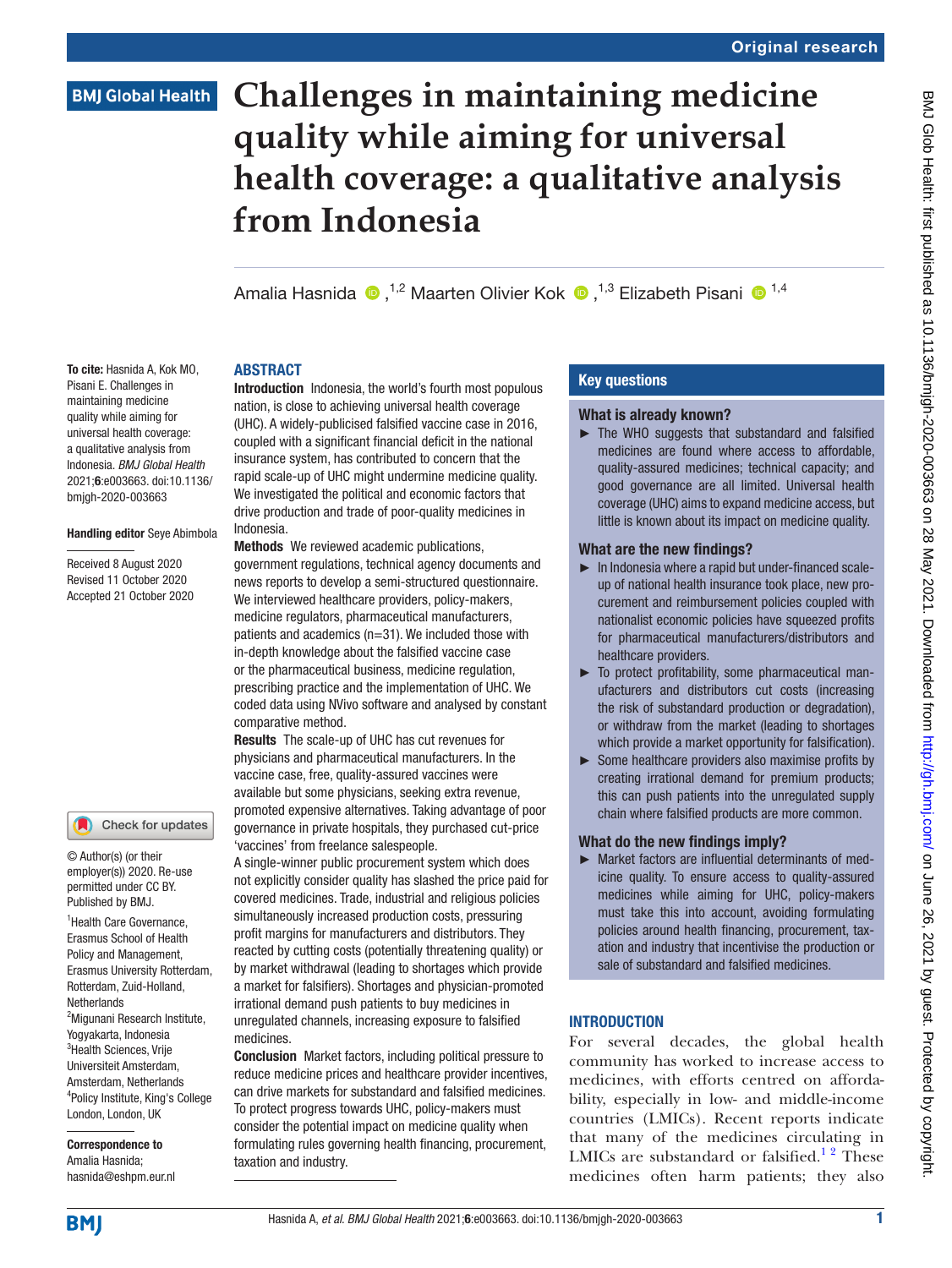waste money, contribute to antimicrobial resistance and undermine confidence in health systems. $3<sup>4</sup>$ 

In 2017, the WHO analysed the first 1500 cases reported to the WHO Global Surveillance and Monitoring System for substandard and falsified medical products. WHO suggested that substandard and falsified medicines exist where constrained access to affordable, safe and effective medical products intersect with limited technical capacity to ensure good manufacturing practice, and/or corrup-tion and poor governance in health and judicial systems.<sup>[5](#page-9-2)</sup> The analysis did not differentiate between drivers of substandard medicines (which are made by registered manufacturers, but which do not meet quality standards set out in their marketing authorisations, because they are poorly made or have degraded) and drivers of falsified medicines (which are illegally made, or repackaged so that they misrepresent the product's contents, identity or source).

In every country, access to medicine, technical capacity and governance are substantially shaped by wider political and economic factors. However, the relationship between those contextual factors and medicine quality outcomes is not well understood. A clearer understanding of this relationship may help identify policies that create vulnerabilities, and suggest actions to reduce the risk that patients are exposed to substandard or falsified medicines.

In order to contribute to this understanding, we investigated the political and economic factors that drive production and trade of poor-quality medicines in four  $m$ iddle-income countries. $\frac{6}{6}$  $\frac{6}{6}$  $\frac{6}{6}$  Here we report in detail on a case study in Indonesia. Indonesia, the world's fourth most populous country, was chosen for two reasons. First, it embarked in 2014 on an ambitious programme to achieve universal health coverage (UHC) by providing national health insurance coverage to its 280million citizens by 2019 through a programme known as *Jaminan Kesehatan Nasional,* or JKN.<sup>7-9</sup> Health financing and pharmaceutical procurement were extensively reformed, with potential consequences for medicine quality.

Second, Indonesia in 2016 experienced a widelypublicised case of vaccine falsification, which resulted in approximately 1500 children being injected with fake products.[10 11](#page-9-5) We reasoned that a careful examination of this case would provide a clear 'micro-level' entry point for investigation of the more 'macro-level' political and economic factors shaping medicine quality during the period of rapid scale-up of UHC.

#### **METHODS**

#### Study set-up and participants

For this in-depth case study, we combined document analysis and interviews with purposively selected key participants. We analysed peer-reviewed publications, news reports, government regulations and presentations, court records and technical reports from development institutions. To maximise the potential utility of the study,

we solicited input around policy interests and ethics from the National Medicines Regulatory Authority (NMRA) at the study planning stage.

Full details of our methods reported following COREQ (COnsolidated criteria for REporting Qualitative research) criteria, together with topic guides and coding tree, can be found at [https://doi.org/10.7910/](https://doi.org/10.7910/DVN/CVPSBB.) [DVN/CVPSBB](https://doi.org/10.7910/DVN/CVPSBB.). We purposively selected heterogeneous key participants with in-depth knowledge of the 2016 falsified vaccine case or of: the pharmaceutical business in Indonesia; prescribing practices; the medicine regulatory environment; pharmaceutical quality assurance; the implementation of JKN at the national or subnational level.

#### Data collection

Using a topic list, the lead researcher (AH) and/or EP conducted interviews in person or by phone from December 2017 to May 2018. We provided the participants with detailed information about the study purpose and confidentiality procedures before the interview and obtained written or recorded consent from all participants. Interviews were conducted in Indonesian or English and lasted between 45 and 90min. Nine participants declined recording, but gave written consent for note-taking.

#### Data analysis

Data were transcribed and coded using NVivo 12 software<sup>12</sup> by the first author (AH); another team member (EP) coded a subset of interviews in parallel—differences in coding were discussed until a shared understanding was reached. Using constant comparative method of analysis,<sup>13</sup> we combined themes from the coded interviews and document analysis to develop a rich and coherent narrative of the vaccine and JKN case. Following a grounded theory approach, we then identified and described the political and economic drivers of poor-quality medicine.<sup>14</sup>

We presented preliminary results at feedback meetings with the medicine regulator, development agencies and an informal study advisory group. We incorporated their feedback to enrich our analysis and policy recommendations.

#### Patient and public involvement

We sought the views of patients, and parents of vaccinated children, as participants during the study, but they were not specifically involved in the design, conduct, reporting or dissemination of what is largely a policyfocussed investigation.

#### RESULTS

#### Characteristics of study participants

We interviewed 31 (n=31) key participants from different professional backgrounds, detailed in [table](#page-2-0) 1.

We report first on the details of the vaccine case, then on the broader landscape affected by the scale-up of national health insurance.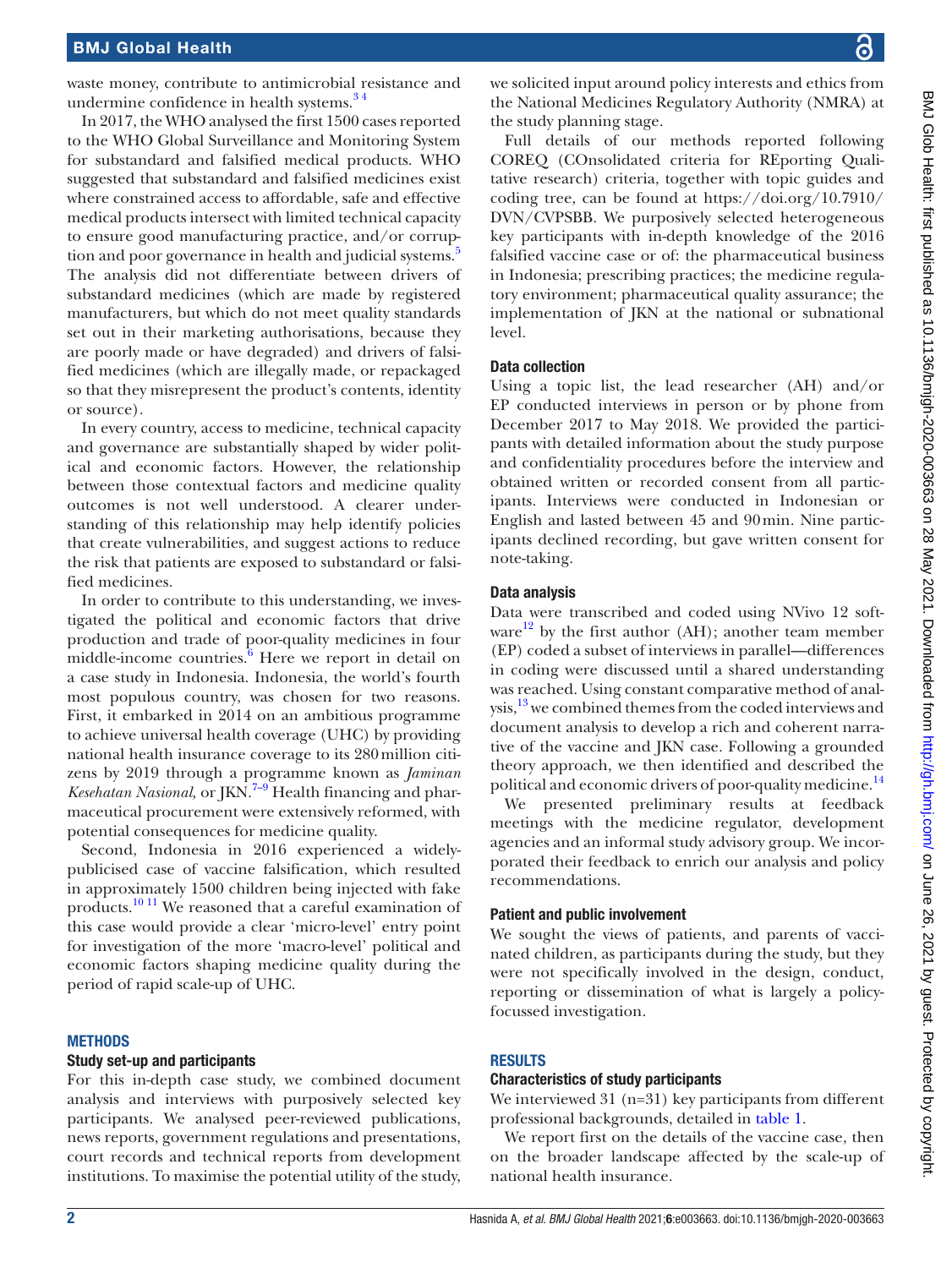<span id="page-2-0"></span>

| Study participants, by professional role<br><b>Table 1</b> |                           |  |
|------------------------------------------------------------|---------------------------|--|
| Roles/professions                                          | Number of<br>participants |  |
| <b>Healthcare providers</b>                                | 8                         |  |
| National government/Ministry of Health                     | 3                         |  |
| Subnational government                                     | 1                         |  |
| Medicine regulator                                         | 2                         |  |
| <b>Technical agencies</b>                                  | $\overline{2}$            |  |
| Manufacturers/pharma industry group                        | 4                         |  |
| <b>Distributors</b>                                        | $\overline{2}$            |  |
| National insurer                                           | 1                         |  |
| Academic                                                   | 2                         |  |
| Patient, media, civil society                              | 6                         |  |

#### The falsified vaccine case: incentives at the micro-level

In June 2016, Indonesian police announced that they had arrested seven people suspected of making and selling fake vaccines. Shortly thereafter, the NMRA issued a statement saying that suspected falsified vaccines have been found in 37 private sector health facilities across nine provinces of Indonesia.<sup>15</sup> Police investigations later determined that falsifiers had refilled used imported vaccine vials, collected by an organised network of hospital cleaners.<sup>[10](#page-9-5)</sup>

The Indonesian Ministry of Health (MOH) runs a wellfunctioning immunisation programme. Free vaccinations are provided in the public health system, and community health workers actively encourage participation. A domestic manufacturer makes all of the mandatory childhood vaccines; all are quality-assured through WHO prequalification[.16](#page-9-10) At the time of the falsified vaccine case in 2016, there was no reported shortage of quality-assured domestically produced vaccine in the public system.<sup>17</sup>

Private healthcare providers may also charge parents to immunise their children using non-programme vaccines. These tend to be imported products. Market data from 2016 record 10 branded or generic vaccines sold by the single domestic producer of vaccines, and 37 imported vaccines. Among paediatric vaccines, list prices for domestic products ranged between US\$0.2 per dose for polio to US\$10 per dose for a pentavalent vaccine. For imported vaccines, they range from to US\$4 per dose for a hepatitis B vaccine to US\$48 per dose for a hexavalent product.<sup>18</sup>

In a press conference, the NMRA said it suspected falsification of 12 vaccines registered to the domestic manufacturer and two multinational manufacturers. However, an official statement from the regulator later confirmed that all domestically produced vaccines were safe.<sup>[16 19](#page-9-10)</sup>

Disruptions in manufacturing at the two named multinational manufacturers from late 2015 to early 2016 caused a shortage of several imported vaccines for children.<sup>[10](#page-9-5)</sup> Yet demand for these products persisted. One participant, an academic who studies medicine regulation, underlined the cultural tendency of Indonesian patients to follow advice from physicians without asking for more information; physicians in the private sector actively promoted imported vaccines as having fewer side effects than domestic equivalents. This, and the high price charged, contribute to patient perceptions that imported vaccines are better than alternatives available at no cost under government programmes.

"In my opinion, if a vaccine is more expensive then it's automatically better quality, and that's that."

Mother of an infant

#### The profit motive

The introduction of national health insurance in 2014 capped the amount paid to health facilities for insured patients across a wide range of services. This reduced income in particular for private hospitals and physicians, which had previously commonly set tariffs as high as the market would bear.<sup>9'20–22</sup> Some made up for lost income by promoting demand for medicines and procedures not covered by the scheme.

Q: If I can get something for IDR [Indonesian rupiah] 300, why would I pay 48 000?

A: The consumer, they don't have the right to choose. Because everything is decided by the physician… And in this country, physicians offer medicines …mostly on a conflict of interest. The more they prescribe, the more they get the opportunity to travel, attend conferences, etc.

#### Pharmacologist

Regulation of procurement in the private sector is sometimes  $\arctan^{23}$  $\arctan^{23}$  $\arctan^{23}$  Participants explained that some physicians in private hospitals bypassed hospital procurement to source their own medicines, then charged above list prices. A consumer advocate said parents reported paying for vaccines directly to the physician's bank account instead of paying the hospital.

When shortages of imported vaccines occurred in late 2015, facilities found it harder to procure the products from appointed distributors. Shortly thereafter, freelance sales agents supplied by falsifiers began approaching surgeries in private hospitals directly, offering imported vaccines at low prices. Since some physicians were buying on their own account, cheaper vaccines translated into larger profits.

"Those physicians should have been suspicious from the start because of the cheaper prices [of falsified vaccines] … but instead they just praised the Lord for this, and thought of the profits."

Former medicine regulator

These private sales channels result in a lack of accountability on the part of hospitals.

"One of the directors [in hospital X] said that the physicians purchased the vaccines without the hospital's knowledge …from March to June 2016… Meaning, for 3 months,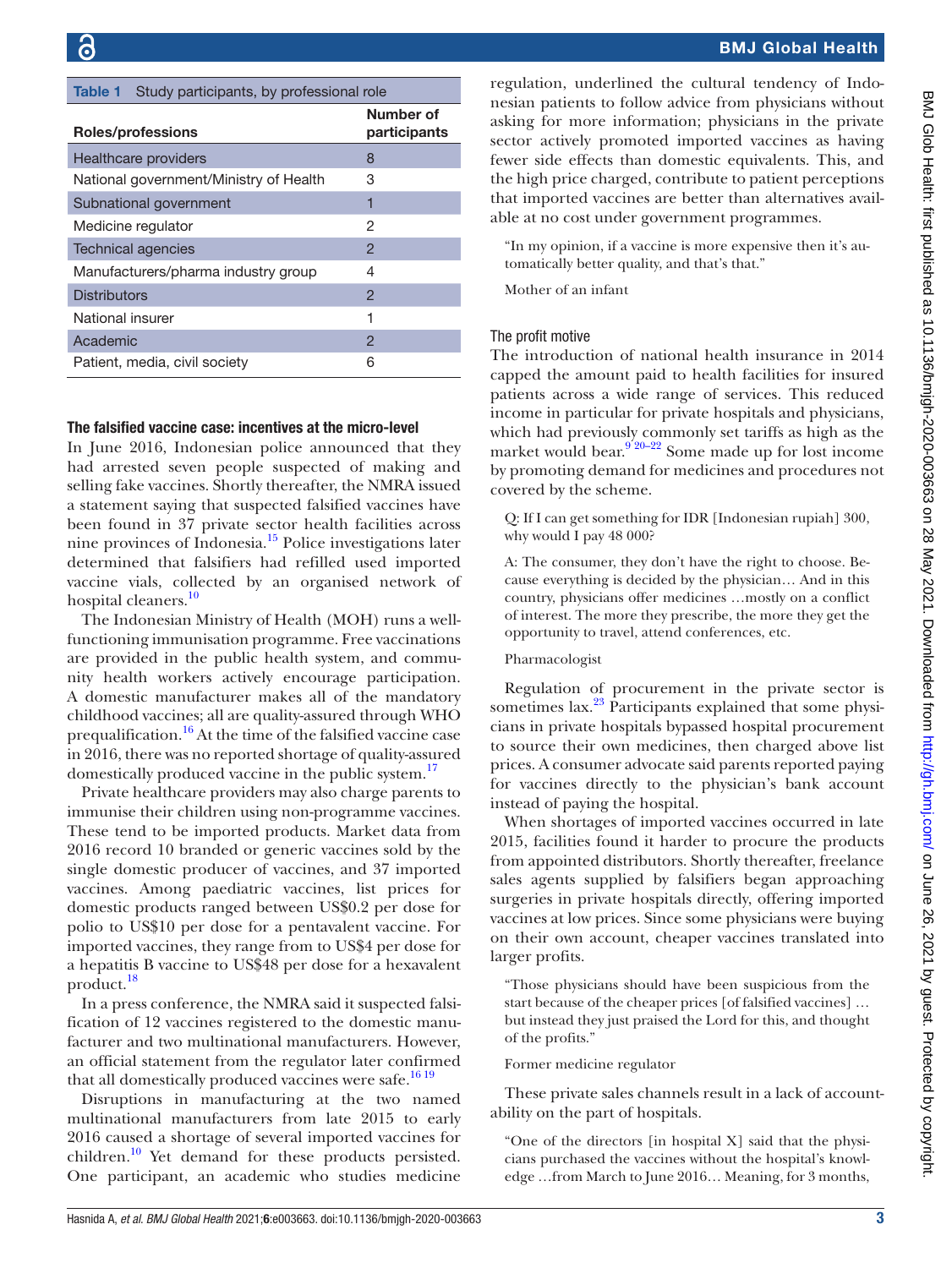the hospitals did not know that there were any purchases of vaccines [outside their authorised system]. Every [falsified] vaccine purchase was the sole responsibility of the respective physician."

Civil society activist advocating falsified vaccine case

#### Unclear oversight, limited punishment

Participants explained that at the time of the falsified vaccine case, regulatory oversight of the medicines supply chain was unclear, hampering detection and effective investigation. The regulator was responsible for the quality of products made by legitimate manufacturers, but had limited power to investigate falsified products, which were a matter for the police. Regulators could not easily access health facilities for post-market surveillance, since these were under the authority of the MOH. $^{24-26}$ 

"Regulation-wise, at that time, we were not allowed to inspect pharmaceutical services in hospitals. The parliament pushed us to do more to investigate [the falsified vaccines]. But … we could not get into those hospitals' systems."

Former medicine regulator

Criminals were not dissuaded by the penalties for medicine falsification. The health law of 2009 sets the maximum penalty at IDR 1.5billion (currently US\$101 000).[23](#page-9-14) However, in 2013 falsifiers of an imported vaccine were fined just IDR 1 million (US\$96).<sup>27</sup> This compares with profits of up to IDR 25million a week made by individual members of the vaccine falsification ring in 2016, according to court documents and police investigators.

The 2016 scandal was the result of irrational demand from patients, fuelled by profit-maximising physicians who took advantage of poor governance in the private health sector to buy vaccines from unregistered suppliers. Gaps in regulatory structures and historically low penalties allowed criminals to exploit these weaknesses. The case was a watershed, resulting in fines of up to IDR 1billion (US\$ 75 000) and prison sentences of 6 to 10 years for 13 people. (For documentation of all of the court proceedings (in Indonesian), see: [https://doi.org/](https://doi.org/10.7910/DVN/CVPSBB) [10.7910/DVN/CVPSBB\)](https://doi.org/10.7910/DVN/CVPSBB).

While regulatory structures have since been greatly strengthened, many other factors that threaten medicine quality persist. We therefore turned our attention to the wider health system, as it strives to deliver UHC.

#### The broader health system: incentives at the macro-level

In 2014, Indonesia's newly-elected president promised to provide national health insurance coverage to all citizens by 2019.<sup>28</sup> The system provided for full coverage and free medication for almost all conditions, for a monthly contribution ranging from IDR 25500 to IDR 80000 per person (US\$2.15 to US\$6.74).<sup>[9](#page-9-13)</sup> Contributions for the poor are paid by the state. The system was in deficit from its first year, despite new procurement regulations designed to control medicine costs.<sup>729</sup>

#### Falling revenues for pharmaceutical manufacturers and distributors

The new procurement system consolidated the market for all JKN patients, allowing manufacturers to bid to supply medicines for 1year (2years since 2018). The MOH forecasts demand and sets a ceiling price, and manufacturers bid (or, for innovator medicines, negotiate) to supply specific provinces. [Figure](#page-4-0) 1 shows the simplified version of medicine flow within public procurement system in  $IKN.<sup>21 22 30-33</sup>$  For all but a handful of medicines, there is only one winner per medicine per province, although companies commonly win contracts for several provinces, or the whole country. Bidders must hold a valid market authorisation, and must undertake to supply up to the volume forecast. With those conditions met, contracts are awarded on price alone.

The Indonesian pharmaceutical market is dominated by domestic manufacturers (88% of 206 registered companies). $34$  The expansion of JKN has increased the use of healthcare, escalating the overall volume of medicines sold. However, prices have plummeted, so in value terms the picture is less clear.<sup>[21 34 35](#page-9-18)</sup> By 2016, prices had fallen for almost 80% of 539 medicines publicly procured under JKN, many steeply. $30$  For example, amlodipine prices were slashed by 80% by 2018; simvastatin fell by  $60\%$ .<sup>36</sup> In 2020, the public procurement price for amoxicillin 250mg caplets, at IDR 195, was 55% less than New Zealand's, the regional benchmark for competitive public pricing among countries with UHC.<sup>3738</sup>

"In 2014, the MOH predicted that with JKN the pharma market would grow by 40%, but in fact growth in value terms actually dropped, to the mid-single digits. Volume is increasing, but market value not so much."

Pharmaceutical industry representative

While pharmaceutical companies must promise to deliver the contracted volumes, the government does not undertake to buy those volumes. According to a former government official, the MOH does not use volume data from the procurement agency or claims data from the insurer in demand forecasting, instead compiling data only from health facility reports. Actual procurement often differs substantially from forecasts.<sup>[30](#page-9-20)</sup> In 2017 the government bought 30% of the forecast amount of paracetamol, while for iron folate, purchases exceeded forecasts by over a quarter.<sup>30</sup>

Manufacturers complain that inaccurate demand planning leaves them with unwanted stock, eating in to revenues. Some bidders now take their commitment to meet forecast volumes less seriously than in early years.

"We refer to the [government] demand planning… …but I also look at the market research data. To forecast production, you can't look just at the demand planning. If it's right, great. But if it is not? Where are you going to sell all those drugs?"

Pharmaceutical manufacturer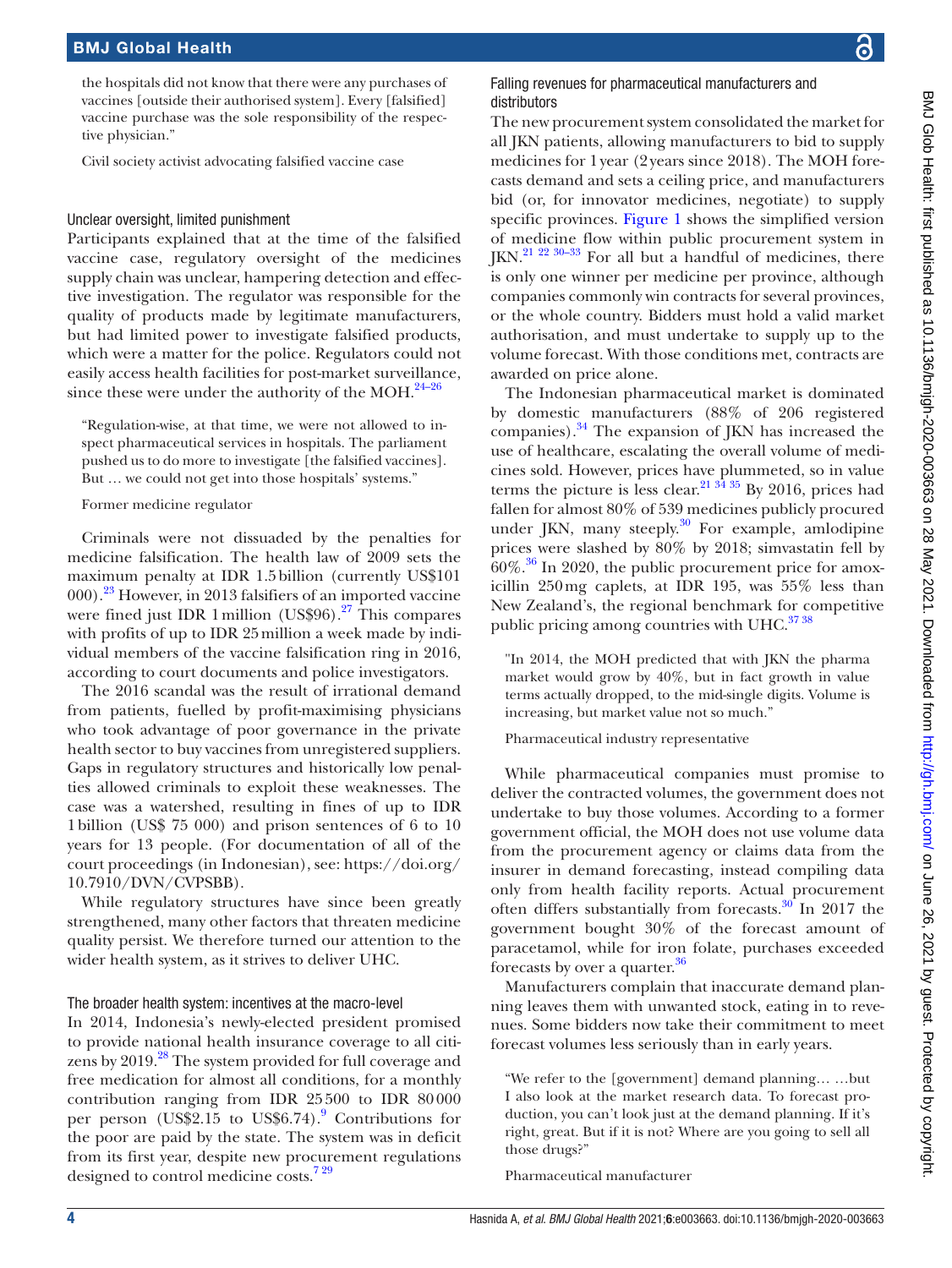

<span id="page-4-0"></span>Figure 1 Summary steps in the procurement of medicines in the JKN system. JKN, Jaminan Kesehatan Nasional.

Delayed reimbursement from the national insurer to hospitals cascades through late payment to distributors, further constraining manufacturers' cash-flow.<sup>[39](#page-9-23)</sup> In August 2018, the domestic pharmaceutical manufacturers' association sent a complaint letter to the MOH demanding an immediate settlement from the insurer to hospitals, and later to distributors and manufacturers.<sup>40</sup> The association reported IDR 3.5trillion (US\$246million) worth of debts outstanding for over 1year to local pharmaceutical manufacturers. The cash flow constraints are aggravated by an average 24-month lag in repayment of Value Added  $Tax.$ <sup>[40 41](#page-9-24)</sup>

#### Rising costs

While prices fell, several policies from outside the health sector potentially increased production costs for the pharmaceutical industry. Wanting to boost the national economy, the government established local content requirements for publicly procured goods including pharmaceuticals. $32 \frac{42}{12}$  Since Indonesian manufacturers import 95% of their active pharmaceutical ingredient  $(API)$ , this caused consternation.<sup>21 34</sup> The implementing regulations for pharmaceutical companies, eventually published in 2020, in fact, provides considerable leeway in the way 'domestic content' is calculated. $^{43}$  $^{43}$  $^{43}$  In interviews, however, both pharmaceutical executives and a former medicine regulator said that meeting the requirements would increase costs.

In addition, the Indonesian parliament enacted a populist-driven Halal Product Law that requires all medicines to be halal certified by  $2019$ .<sup>34 44</sup> Participants found this similarly worrying. While manufacturers with existing halal certification will benefit in the short run,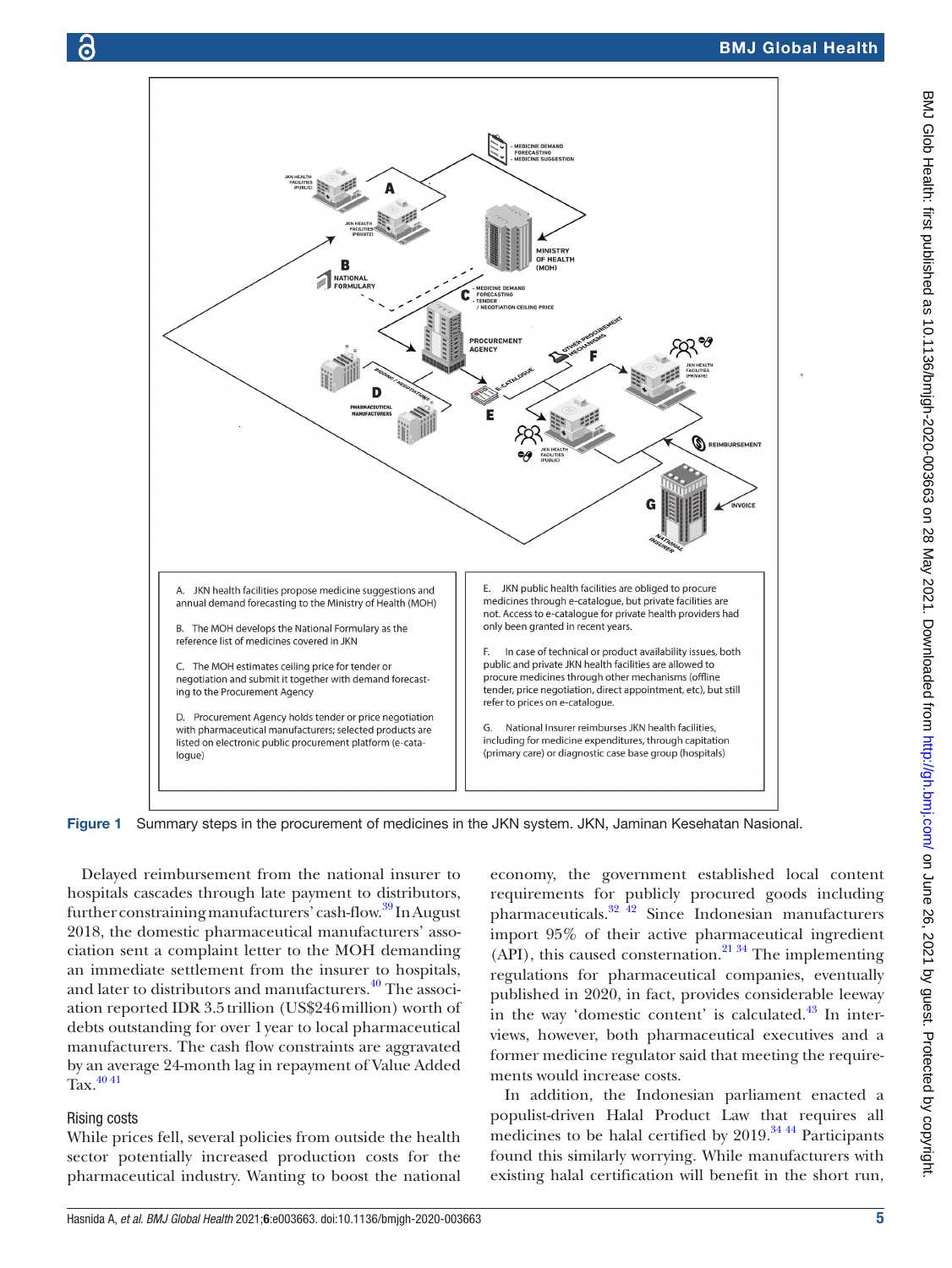<span id="page-5-0"></span>

| <b>Table 2</b> Factors pressuring profit margins                                                                                                                               |                                                                                                                                                                                                 |
|--------------------------------------------------------------------------------------------------------------------------------------------------------------------------------|-------------------------------------------------------------------------------------------------------------------------------------------------------------------------------------------------|
| <b>Factors that decrease revenue</b>                                                                                                                                           | <b>Factors that increase costs</b>                                                                                                                                                              |
| Downward price pressures on medicine<br>Inability to secure sales due to inaccurate demand planning<br>on public procurement channel<br>$\triangleright$ Constrained cash-flow | $\triangleright$ Local content policy—including for active pharmaceutical<br>ingredients<br>• Mandatory halal certifications for medicines<br>$\triangleright$ Local currency (IDR) devaluation |

IDR, Indonesian rupiah.

those without could incur significant costs if the law is enforced.[21](#page-9-18)

"The Minister of Health told parliament—and she's quite right—should this [Halal Law] be enacted, medicine prices will rise. …It is difficult to find halal-certified APIs. Medicine prices could rise by one and a half to two times.… It is possible that [exporters] will boycott us. Europe has said should this regulation be enforced, they will withdraw themselves from the Indonesian market."

Former medicine regulator

Net effect 1: pressure on profit margins erodes quality

[Table](#page-5-0) 2 summarises the main factors decreasing revenues and increasing production costs in the Indonesian pharmaceutical market.

Participants said that pharmaceutical companies respond to the erosion of profit margins in several ways that may compromise medicine quality. The most dangerous is cutting production costs, especially those related to raw materials and packaging.

Q: Is there an effect, where, because of the low offering prices, the components of medicines are compromised?

A: Yes, definitely. Starting with the raw materials. That's the first thing, manufacturers are going to look for the very cheapest API, they're going to look for a cheaper supplier. Next is the way they make the medicines available. For example, they might have started with blister packs, but they'll change those to strips, something cheaper. Basically, they're looking for ways to make more profit.

Pharmaceutical manufacturer

The risk for quality is observed by healthcare providers:

"Sometimes we receive medicines [for JKN patients] with poor packaging. Look at this strip packaging: it's supposed to be sealed. But some medicines come with an already opened strip… so air gets in…. Medicine like this is not fit for consumption"

Apothecary assistant at primary care services

To cut costs, some market authorisation holders outsource production to smaller companies. This is legal, as long as it is stated on the market authorisation, and the contractor is certified for Good Manufacturing Practice  $(GMP)$ .<sup>45</sup> However, this is not always the case. One former regulator said that some smaller manufacturers continued to operate even after the withdrawal of their GMP certificates.

"How come these factories were still running? …It turns out they got production orders from bigger manufacturers…The dangerous thing was these bigger manufacturers did not use their own APIs, they just ordered [finished products] directly from the smaller one…So, it was like ordering food in a restaurant. The bigger manufacturers only see the end product. They did not want to know what kind of APIs were used."

Former medicine regulator

Participants said distributors also cut costs in response to tight distribution margins, causing localised shortages and increasing the risk of degradation, for example, reducing investment in temperature-monitored storage for injections.

## Net effect 2: flight from the market creates shortages, with attendant risks for quality

When ceiling prices (calculated by the MOH using an unpublished formula) fall below a threshold covering the cost of quality-assured production, distribution and fair profit, some companies anticipate reduced profit margins and refrain from bidding in public auctions, according to an industry executive. In 2018, auctions failed nationally for 253/1001 products, though 133 of these were later successfully rebid. A further 155 auctions failed for at least some provinces.<sup>46</sup> At least one multinational manufacturer of quality-assured generic medicines has ceased its commercial operations in Indonesia, and many domestic companies report struggling.<sup>21 40 47</sup>

Reimbursement for JKN patients is mostly fixed by capitation or diagnostic group, and must include the cost of medicine whether or not it is available through the public procurement platform. $^{21}$  Failed auctions thus leave health facilities to procure low-cost alternatives through other mechanisms. $30$  Some suggest quality may suffer.

If JKN medicines are out-of-stock, [our hospital procurement staff] must search for the same medicines from different manufacturers… and they look for the cheapest medicines. We receive other products from other manufacturers… …Previous products were packaged in a blister, a better packaging, but those new ones have strip packaging, which has lower quality."

## Apothecary assistant at hospital

Participants also reported cases in which the search for cheaper medicines disincentivised due diligence,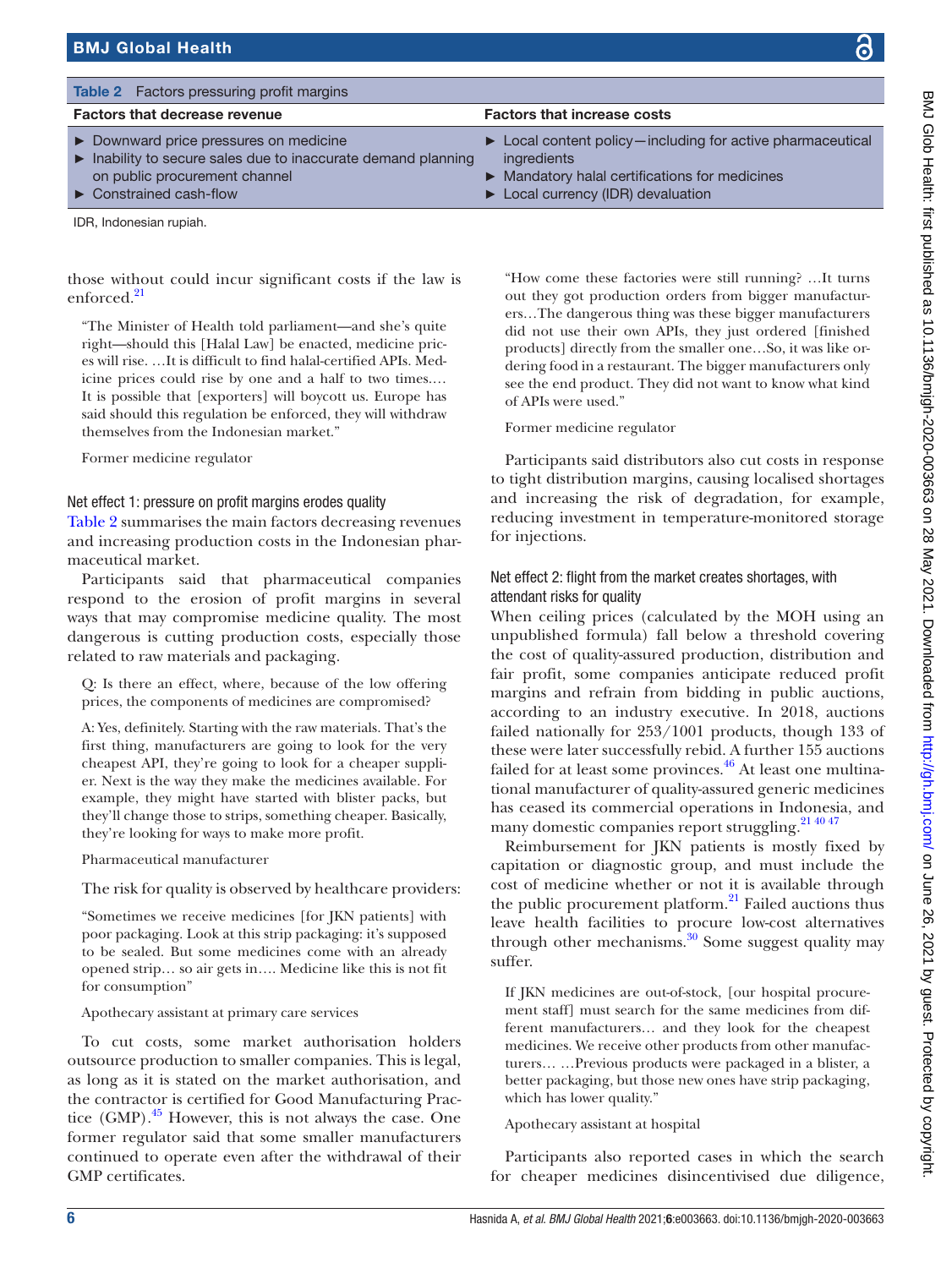increasing opportunities for dumping of degraded, expired or repackaged products.

Shortage of publicly-procured medicines facilitates the already common practice of encouraging patients to pay for medicines out of pocket. $20$  This sometimes drives patients to shop in more affordable but unregulated outlets, increasing the risk of exposure to falsified medicines.

"The physician told us to look for the medicines outside the hospital since they have an insulin shortage. We received the [diabetes] medicines from the hospital after an inpatient care. But, for outpatient treatment, they asked us to buy the medicines outside the hospital… …So, many patients try to look for insulin in the [informal] medicine market.

#### Chronic disease patient

Localised shortages are common even when auctions have not failed. The procurement system groups provinces into six regional blocks meant to reflect cost of distribution, allowing for a fixed increment for each block. The highest (applying to the remotest areas) is set at 20% above the lowest, regardless of product value. For low-value items, this small increment does not cover the cost of distribution across the 17 508-island nation, discouraging distributors from shipping to remote areas.

"As a brand owner, I make a marketing forecast… What is most important is that we still make a profit. Since I know the Cost of Goods Sold will be higher because the distribution chain to [the easternmost province] Papua is longer

with higher costs, our margins will be reduced. So, I allocate more drugs to nearby areas, which are more reachable."

Pharmaceutical manufacturer

[Table](#page-6-0) 3 summarises profit protection by manufacturers, distributors and healthcare providers in JKN and the risks for medicine quality.

#### Regulatory oversight

Indonesia's NMRA, which also regulates food and cosmetics, runs quality control laboratories in 33 of Indonesia's 34 provinces, employs over 3700 staff and in 2018 had a budget of more than IDR 2.17 trillion (currently around US\$148 $m$ illion).<sup>48</sup> The agency issues market authorisations, works with the MOH to certify and licence pharmaceutical manufacturers and conducts regular inspections of factories, issuing sanctions as necessary. It also performs annual post-market surveillance based on public health risk. Until the vaccine case, the NMRA's ability to prevent, detect and respond to threats of falsification were constrained by complex governance arrangements which, for example, restricted oversight of hospitals and public health facilities. $24-26$  After that case, structures were changed and new regulations issued, and progress has been made in streamlining procedures for post-market surveillance.<sup>49-52</sup>

The work of the regulators is not, however, taken fully into consideration by other agencies, especially those involved with procurement. With the exception of a

<span id="page-6-0"></span>

| Profit protection by actors and risks for medicine quality<br>Table 3 |                                                                                                                                   |                                                                                                                     |  |
|-----------------------------------------------------------------------|-----------------------------------------------------------------------------------------------------------------------------------|---------------------------------------------------------------------------------------------------------------------|--|
| <b>Actors</b>                                                         | <b>Profit protection</b>                                                                                                          | <b>Risks for medicine quality</b>                                                                                   |  |
| Manufacturers or<br>distributors                                      | Cut production costs:<br>Use cheaper active pharmaceutical ingredients                                                            | Substandard products at point of manufacture                                                                        |  |
|                                                                       | Cut production costs:<br>Use cheaper packaging materials                                                                          | Downgraded packaging, prone to degradation                                                                          |  |
|                                                                       | Cut production costs:<br>Unregistered contract manufacturing to smaller<br>factories without valid Good Manufacturing Certificate | Substandard products at point of manufacture                                                                        |  |
|                                                                       | Cut distribution costs:<br>Limit supply to remote areas                                                                           | Localised shortage, creating market opportunity<br>for falsification                                                |  |
|                                                                       | Cut distribution costs:<br>Reduce investment in temperature-monitored storage<br>for injections                                   | Downgraded storage, prone to product<br>degradation                                                                 |  |
|                                                                       | Withdraw from market (including non-participation in<br>public procurement)                                                       | Shortage, creating market opportunity for<br>falsification                                                          |  |
| Healthcare<br>providers                                               | Prescribe premium and uncovered medicines                                                                                         | Irrational unmet demand of certain products<br>or brands, creating market opportunity for<br>falsification          |  |
|                                                                       | Select cheapest possible products especially during<br><b>JKN</b> medicines stockouts                                             | Downgraded packaging, prone to degradation                                                                          |  |
|                                                                       | Limit medicine dispensed to patients                                                                                              | Push patients to unregulated supply chain, more<br>vulnerable to poor-quality products especially<br>falsified ones |  |

JKN, Jaminan Kesehatan Nasional.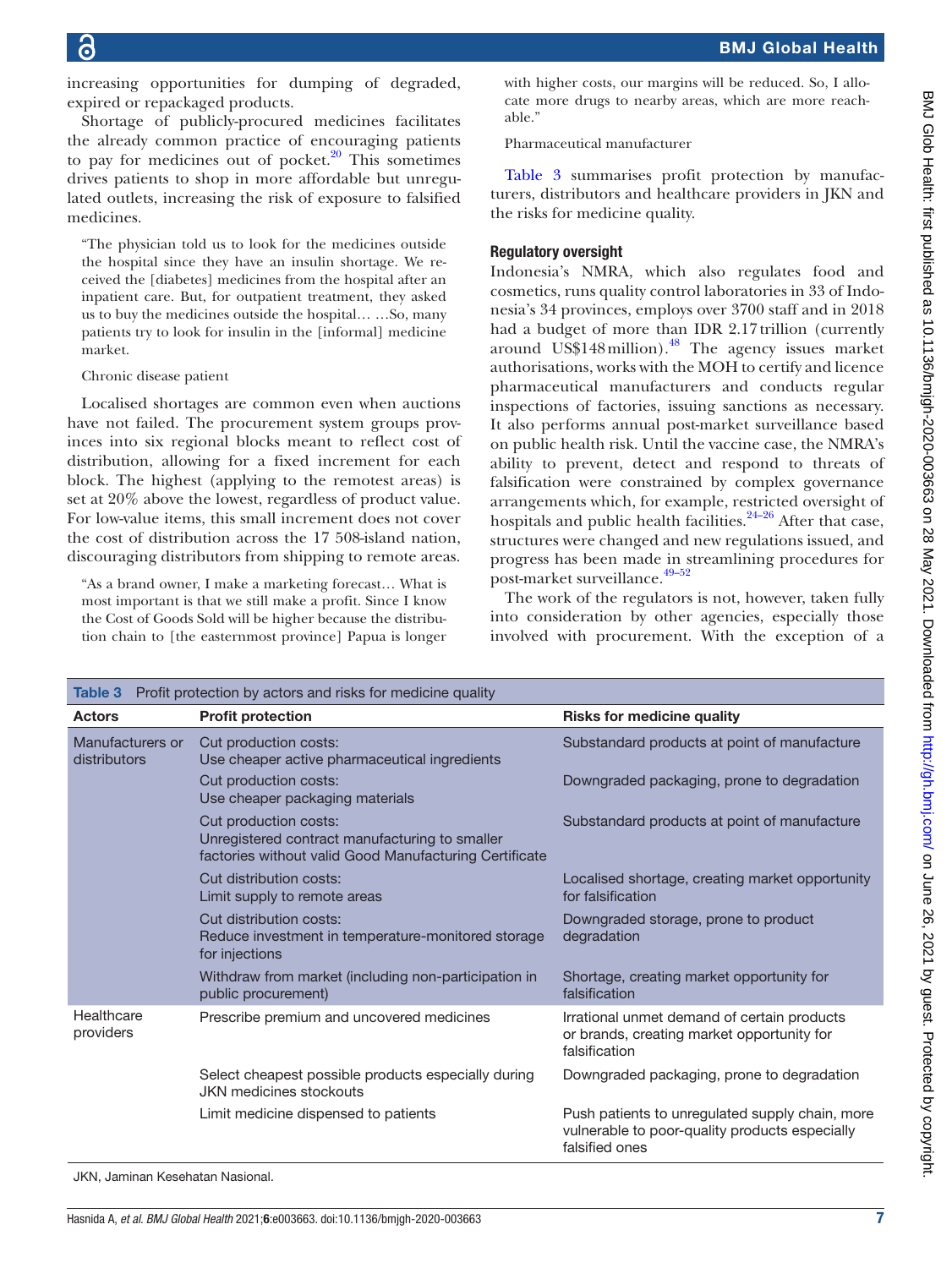valid market authorisation, which is issued for 5years, quality assurance is not explicitly considered in public procurement criteria.[32](#page-9-25) While the regulator specifically includes JKN medicines in its post-market surveillance, the national procurement agency does not, in following rounds of procurement, take into account regulatory infractions such as testing failures during post-market surveillance, or documented violations of good manufacturing practice.

To ensure continuity of supply, winners of public procurement tenders face penalties ranging from warning letters to disqualification from future tenders if they do not fulfil their contractual obligations.<sup>53</sup> Implementation of the measures is, however, unclear, $21$  and sanctions for failure to deliver to remote areas are rare.

#### **DISCUSSION**

This study is the first to investigate political and economic drivers of poor-quality medicines in Indonesia. We looked in detail at a specific case of falsification, as well as at the broader landscape of risk in the context of the rapid scale-up of public health insurance. Our results confirm a previous global analysis by WHO, which indicates that limited access to affordable, quality-assured medicines, limited technical capacity for production and poor governance contribute to the risk that substandard and falsified medicines will reach patients.<sup>5</sup>

Our study also identified drivers of falsified and substandard medicine that are not clearly articulated in the WHO's analysis. These relate principally to markets, and other incentive structures that drive the behaviour of companies, institutions and individuals involved in the production, supply and consumption of medicines.

In the vaccine falsification case, free, quality-assured vaccines were universally available. There was no 'unmet need' for imported vaccines. There was, however, unmet *demand*, created largely by some physicians who profit by promoting expensive brands. This reinforced patient perceptions that equate branding and expense with quality—something that researchers have identified as creating irrational demand for costlier medicines in other markets, including China.[54 55](#page-10-5) Recently, a registered distributor in Indonesia took advantage of this dynamic, repackaging JKN generics as fake branded products.<sup>[56](#page-10-6)</sup> Previous research in Indonesia has identified this profitmaximising as driven in part by the reduction in physicians' earnings that accompanied the scale-up of national health insurance.<sup>[22](#page-9-28)</sup>

Some physicians were also willing to buy 'premium' products from freelance salespeople at a discount. While there was indeed a shortage of imported products on the national market, these healthcare providers stepped out of the regulated supply chain largely to increase their profits. As predicted in WHO's framework, this unethical behaviour provided an entry point for falsified medicines. Poor governance within hospitals and institutional curbs on regulatory oversight allowed falsification

to go virtually unchallenged for several years. To tackle policy issues around unmet demand and incentives, we recommend further studies to investigate the externalised impacts of physician and hospital compensation on patient well-being, including exposure to poor-quality medicines.

One other major finding significantly expands the WHO framework: profit protection by pharmaceutical companies and distributors can incentivise the production of substandard medicines, as well as creating shortages which may be filled by falsifiers. Companies acted to protect profits largely in response to new procurement rules introduced to reduce medicine prices in the public sector, helping the government to deliver on its political promise to achieve universal health coverage. We found that prices that manufacturers view as excessively low incentivised cost-cutting activities, compromising quality assurance and good distribution practice; this corrobo-rates findings recently reported by Wasir and colleagues.<sup>[22](#page-9-28)</sup>

We also found that companies will simply pull out of auctions, market sectors or entire markets that they judge to be unprofitable, triggering shortages. Constrained access to affordable medicines is widely recognised as creating opportunities for falsifiers. However, shortages are most often attributed to spikes in demand caused by disease outbreaks, combined with regulatory and logistic hurdles, shortage of raw material and poor inventory management.<sup>[5 54 57](#page-9-2)</sup> The solutions proposed often include technical measures such as establishing an information system facilitating stock monitoring and communication between diverse actors.[54 58](#page-10-5) While we agree that improved demand forecasting would reduce shortages, we underline the important role that corporate incentives play as a driver of shortages. A similar study in Romania found that rapid changes in procurement and pricing policy led to the withdrawal of around 2000 of 6200 registered products.[6](#page-9-3) Multinational producers are particularly likely to withdraw or withhold products because their calculus includes the possible reduction of profits in higher-margin markets, through parallel exports or price benchmarking. $59$ 

The imperative to reduce medicine prices in Indonesia, the world's fourth most populous nation, became a focus of political attention, growing along with JKN's well-publicised deficit.<sup>60</sup> Similar dynamics are observed in a number of middle- and lower-income countries as they try to increase public health provision.<sup>54 61–64</sup> We find that if these efforts eliminate what companies consider a reasonable profit, medicine quality is likely to suffer.

More transparency from pharmaceutical companies about actual manufacturing, development or marketing costs, and from governments and insurers about prices paid for medicines, would greatly facilitate more productive discussion about what constitutes a fair profit. $65-68$  It is clear, however, that price calculations must include the cost of complying with good manufacturing and distribution practice, and other aspects of quality assurance. In Indonesia, we strongly encourage the adoption of explicit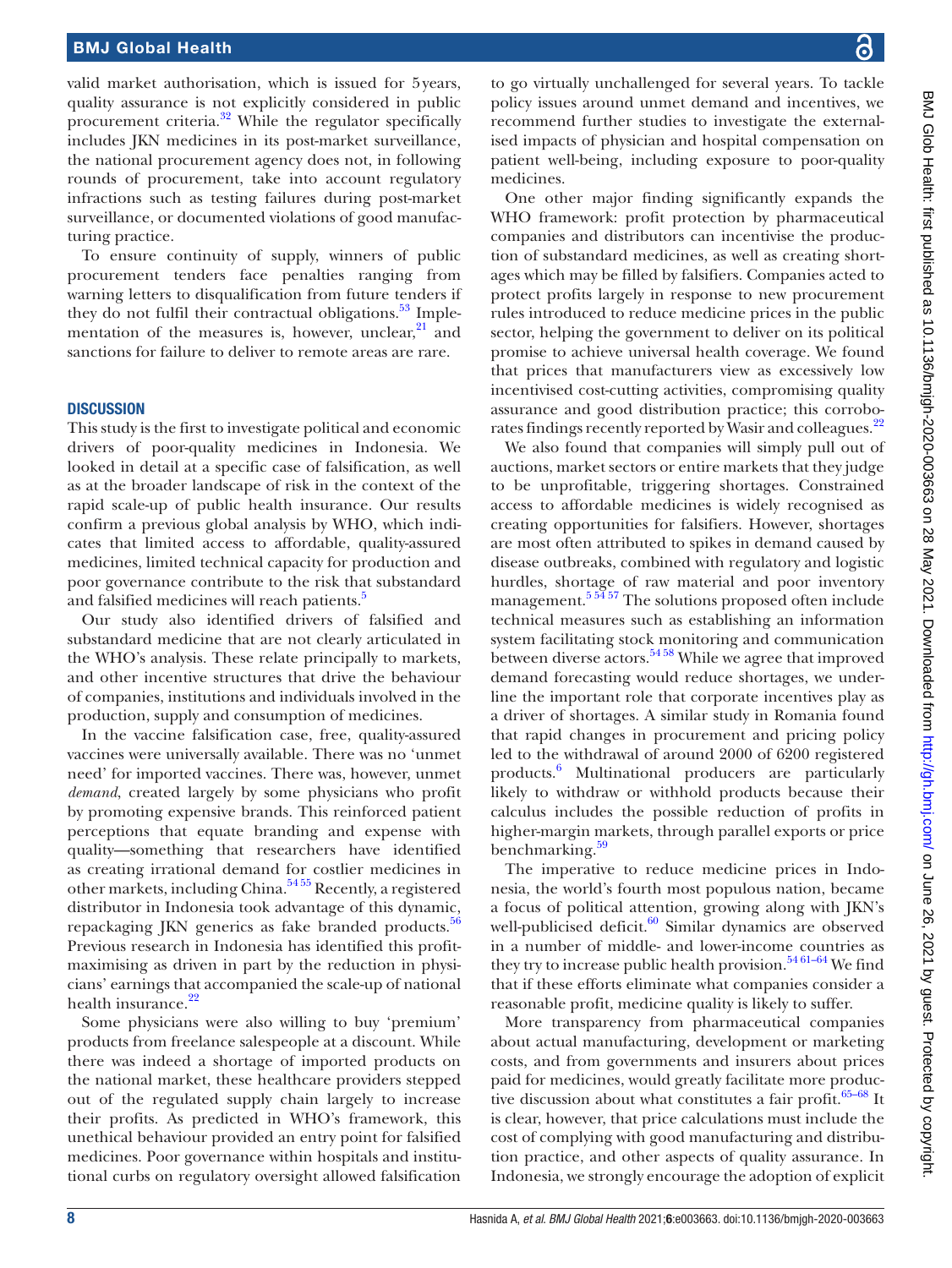quality assurance criteria in the procurement of medicines (a possibility that is currently under discussion). $69$ 

Many studies of poor-quality medicines in LMICs conclude with a call to strengthen the national medicine regulator.<sup>[70–72](#page-10-11)</sup> While the NMRA encounters gaps in infrastructure and technical capacity across different provinces in Indonesia, the agency has been greatly strengthened since the vaccine case.<sup>73</sup> 74 Our study highlights the role of market factors, industrial policy and other politicallydriven policies in increasing the risk of substandard production, degradation and falsification of medicines. In Indonesia, as in most other countries where the same factors are likely to be at play, the medicine regulator has no authority in these areas. While acting as a keystone for the enforcement of quality assurance, medicine regulators must thus coordinate closely with other institutions to reduce the incentives that drive falsification and substandard production.[75](#page-10-13) Political commitment to achieving UHC may provide the power to convene actors across sectors, and to balance competing objectives by taking a system-wide perspective.<sup>58 76</sup> We believe that medicine quality is a joint responsibility, which requires a strong coordination and clear division of roles and tasks between different institutions.

Our qualitative study allowed for the detailed investigation of factors shaping the behaviours of medicine producers, distributors, providers, consumers and regulators. Interviews, conducted at both national and subnational levels, were limited in number, and a few participants were rather normative. However, we were able to triangulate information between participants, including about unethical practices and the limitations of governance structures. This may have been because we took the much-publicised case of vaccine falsification as a starting point. Large variation of study participants with quite small numbers on each group curtailed a consensus within each group, but we identified a general thematic saturation between different groups. We received feedback from the national regulator and others during our analysis, enriching our understanding, and were also able to validate some statements (for example, about pricing and shortages) with quantitative data. Health service provision in Indonesia is highly decentralised, so some of the findings relating to patient-level risk may not be representative. However, the national insurance system, including its reimbursement and procurement mechanisms, are centralised, meaning that there will be less variation in their effects nationwide.

#### **CONCLUSION**

Our study shows that in Indonesia, market factors, including political pressure to reduce medicine prices to help achieve UHC and healthcare provider incentives, can be influential determinants of medicine quality. The risk of substandard production and degradation rises when revenues earned by legitimate manufacturers do not adequately cover the cost of quality-assured production

#### BMJ Global Health

and fair profit. The risk of falsification rises as shortages become more common following market withdrawal; they are greatly increased by profit-maximising healthcare providers who promote irrational demand and neglect due diligence. Taking these factors into account when formulating policies around medicine procurement, reimbursement, taxation and industry would complement existing product regulation measures, help further secure access to quality-assured medicines for Indonesian patients as the country works towards achieving UHC.

Twitter Amalia Hasnida [@amaliahasnida](https://twitter.com/amaliahasnida) and Elizabeth Pisani [@elizabethpisani](https://twitter.com/elizabethpisani)

Acknowledgements We thank the study participants and the informal study advisory board. We are also grateful to Roland Bal for guidance and Kharisma Nugroho for his insights during the conceptualisation of the study protocol. The preliminary findings of this study were presented at the conference of Medicine Quality and Public Health in Oxford in 2018.

Contributors All authors were closely involved throughout conceptualisation and review of the draft manuscript. In addition: EP designed and led the analysis of the larger four-countries study, led the conceptualisation of this paper. AH led the Indonesian case study data collection, conducted the data analysis and drafted the first manuscript. MK contributed to the study design and analytical methodology.

Funding This work was supported by the Wellcome Trust (grant holder: Elizabeth Pisani; grant number 209930) and Erasmus University (through a Research Excellence and Innovation grant).

Competing interests AH is a recipient of a 2-year research fellowship, supported by the United States Pharmacopeial Convention (USP) Quality Institute for subsequent research based on this submitted work.

Patient and public involvement We sought the views of patients, and parents of vaccinated children, as participants during the study, but they were not specifically involved in the design, conduct, reporting or dissemination of what is largely a policy-focussed investigation.

Patient consent for publication Not required.

Ethics approval Ethical clearance was obtained from the Daily Board, Medical Ethics Committee at Erasmus University, Rotterdam (MEC-2018-016). We did not obtain formal ethical approval from an Indonesian institution. Indonesian health research guidelines do not require ethics approval for studies of this type. However, we discussed the study protocol with the national medicine regulator before data collection began, and communicated our preliminary results throughout the research.

Provenance and peer review Not commissioned; externally peer reviewed.

Data availability statement Data are available upon request. The interviews that underlie in this study discuss at times unethical behaviour. During our informed consent procedure, we assured participants of anonymity. We are unable to comply with that commitment if we make the interviews recordings available. We believe there is an unacceptable high risk of disclosure in sharing full transcripts, and do not have the resources to redact the interviews fully. However, we do provide our detailed coding structure [\(https://doi.org/10.7910/DVN/CVPSBB](https://doi.org/10.7910/DVN/CVPSBB)). Researchers are welcome to request specific coding queries by contacting the corresponding author. We will run the queries as requested, redact the results only to the extent necessary to ensure anonymity and pass the results on to fellow researchers. We also provide a downloadable bibliography of all references reviewed during this research, and a collection of full documentation of all court records from the falsified vaccine case.

Open access This is an open access article distributed in accordance with the Creative Commons Attribution 4.0 Unported (CC BY 4.0) license, which permits others to copy, redistribute, remix, transform and build upon this work for any purpose, provided the original work is properly cited, a link to the licence is given, and indication of whether changes were made. See: [https://creativecommons.org/](https://creativecommons.org/licenses/by/4.0/) [licenses/by/4.0/](https://creativecommons.org/licenses/by/4.0/).

#### ORCID iDs

Amalia Hasnida <http://orcid.org/0000-0002-9264-334X> Maarten Olivier Kok <http://orcid.org/0000-0001-8957-1253> Elizabeth Pisani<http://orcid.org/0000-0002-3674-631X>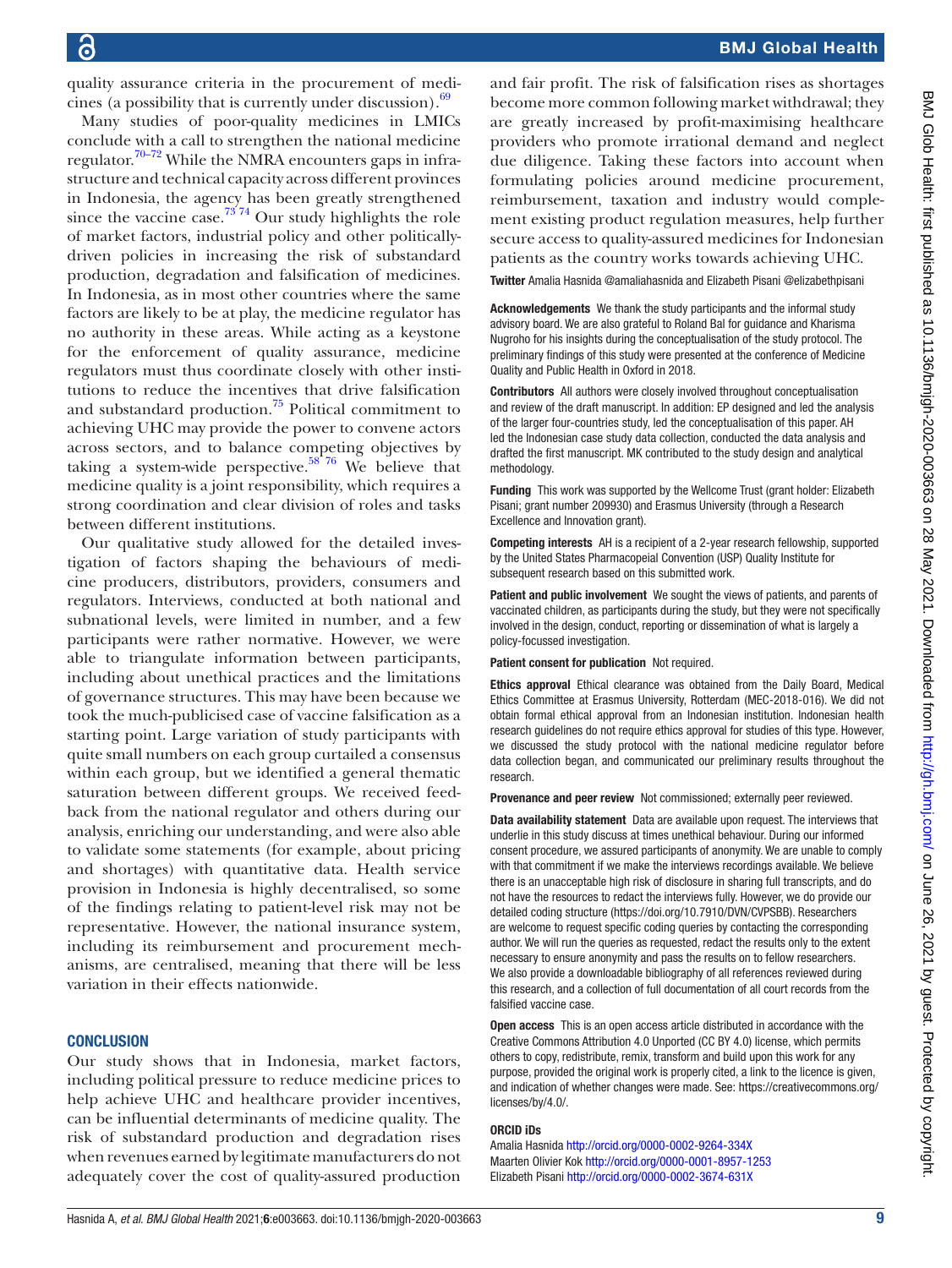#### **REFERENCES**

- <span id="page-9-0"></span>1 World Health Organization. *A study on the public health and socioeconomic impact of substandard and falsified medical products*. Geneva: WHO, 2017. [http://who.int/medicines/regulation/](http://who.int/medicines/regulation/ssffc/publications/Layout-SEstudy-WEB.pdf) [ssffc/publications/Layout-SEstudy-WEB.pdf](http://who.int/medicines/regulation/ssffc/publications/Layout-SEstudy-WEB.pdf)
- 2 Ozawa S, Evans DR, Bessias S, *et al*. Prevalence and estimated economic burden of substandard and falsified medicines in low- and middle-income countries: a systematic review and meta-analysis. *[JAMA Netw Open](http://dx.doi.org/10.1001/jamanetworkopen.2018.1662)* 2018;1:e181662.
- <span id="page-9-1"></span>3 Buckley GJB, Gostin LO. *Countering the problem of falsified and substandard drugs: committee on understanding the global public health implications of substandard, falsified, and counterfeit medical products*. Washington, D.C: National Academies Press, Institute of Medicine of the National Academies, 2013.
- 4 Pisani E. *Antimicrobial resistance: what does medicine quality have to do with it?* London: Antimicrobial Review, 2015. [http://amr-review.](http://amr-review.org/sites/default/files/ElizabethPisaniMedicinesQualitypaper.pdf) [org/sites/default/files/ElizabethPisaniMedicinesQualitypaper.pdf](http://amr-review.org/sites/default/files/ElizabethPisaniMedicinesQualitypaper.pdf)
- <span id="page-9-2"></span>5 World Health Organization. *WHO global surveillance and monitoring system for substandard and falsified medical products*. Geneva, Switzerland: WHO, 2017. [http://www.who.int/medicines/](http://www.who.int/medicines/regulation/ssffc/publications/GSMS_Report.pdf) [regulation/ssffc/publications/GSMS\\_Report.pdf.](http://www.who.int/medicines/regulation/ssffc/publications/GSMS_Report.pdf) (accessed 8 Dec 2017).
- <span id="page-9-3"></span>6 Pisani E, Nistor A-L, Hasnida A, *et al*. Identifying market risk for substandard and falsified medicines: an analytic framework based on qualitative research in China, Indonesia, Turkey and Romania. *[Wellcome Open Res](http://dx.doi.org/10.12688/wellcomeopenres.15236.1)* 2019;4:70.
- <span id="page-9-4"></span>7 Agustina R, Dartanto T, Sitompul R, *et al*. Universal health coverage in Indonesia: concept, progress, and challenges. *[Lancet](http://dx.doi.org/10.1016/S0140-6736(18)31647-7)* 2019;393:75–102.
- 8 World Bank. Health, nutrition and population data and statistics, 2018. Available:<http://datatopics.worldbank.org/health/health> [Accessed 19 Jul 2018].
- <span id="page-9-13"></span>9 Prabhakaran S, Dutta A, Fagan T, *et al*. Financial sustainability of Indonesia's Jaminan Kesehatan Nasional. Health Policy Plus Project, 2019. Available: [http://www.healthpolicyplus.com/ns/pubs/](http://www.healthpolicyplus.com/ns/pubs/11317-11576_JKNFinancialSustainability.pdf) [11317-11576\\_JKNFinancialSustainability.pdf](http://www.healthpolicyplus.com/ns/pubs/11317-11576_JKNFinancialSustainability.pdf) [Accessed 23 Jun 2020].
- <span id="page-9-5"></span>10 Supreme Court of Republic of Indonesia. Putusan nomor 1508/Pid. Sus/2016/PN Bks. Pengadilan Negeri Bekasi: Direktori Putusan Mahkamah Agung Indonesia 2016.
- 11 The Jakarta Post. Bekasi Court hands down sentences to distributors of fake vaccines, 2017. Available: [https://www.](https://www.thejakartapost.com/news/2017/03/19/bekasi-court-hands-down-sentences-to-distributors-of-fake-vaccines.html) [thejakartapost.com/news/2017/03/19/bekasi-court-hands-down](https://www.thejakartapost.com/news/2017/03/19/bekasi-court-hands-down-sentences-to-distributors-of-fake-vaccines.html)[sentences-to-distributors-of-fake-vaccines.html](https://www.thejakartapost.com/news/2017/03/19/bekasi-court-hands-down-sentences-to-distributors-of-fake-vaccines.html) [Accessed 27 Mar 2019].
- <span id="page-9-6"></span>12 QSR International. NVivo 2018.
- <span id="page-9-7"></span>13 Pope C, Ziebland S, Mays N. Analysing qualitative data. *BMJ* 2000;320:114–6.
- <span id="page-9-8"></span>14 Glaser BG, Strauss AL, Strutzel E. The discovery of grounded theory; strategies for qualitative research. *[Nurs Res](http://dx.doi.org/10.1097/00006199-196807000-00014)* 1968;17:364.
- <span id="page-9-9"></span>15 National Medicines Regulatory Authority of Indonesia. Update data terbaru terkait temuan vaksin palsu. Badan POM, 2016. Available: [http://www.pom.go.id/new/view/more/pers/311/Update-Data-](http://www.pom.go.id/new/view/more/pers/311/Update-Data-Terbaru-Terkait-Temuan-Vaksin-Palsu.html)[Terbaru-Terkait-Temuan-Vaksin-Palsu.html](http://www.pom.go.id/new/view/more/pers/311/Update-Data-Terbaru-Terkait-Temuan-Vaksin-Palsu.html) [Accessed 14 Jul 2017].
- <span id="page-9-10"></span>16 National Medicines Regulatory Authority of Indonesia. Upaya Badan POM bersama Bio Farma untuk memastikan dan menjamin vaksin yang bermutu untuk menunjang program imunisasi nasional. Badan POM, 2016. Available: [https://www.pom.go.id/new/view/more/](https://www.pom.go.id/new/view/more/pers/312/UPAYA-BADAN-POM-BERSAMA-BIO-FARMA-UNTUK-MEMASTIKAN-DAN-MENJAMIN-VAKSIN-YANG-BERMUTU-UNTUK-MENUNJANG-PROGRAM-IMUNISASI-NASIONAL.html) [pers/312/UPAYA-BADAN-POM-BERSAMA-BIO-FARMA-UNTUK-](https://www.pom.go.id/new/view/more/pers/312/UPAYA-BADAN-POM-BERSAMA-BIO-FARMA-UNTUK-MEMASTIKAN-DAN-MENJAMIN-VAKSIN-YANG-BERMUTU-UNTUK-MENUNJANG-PROGRAM-IMUNISASI-NASIONAL.html)[MEMASTIKAN-DAN-MENJAMIN-VAKSIN-YANG-BERMUTU-](https://www.pom.go.id/new/view/more/pers/312/UPAYA-BADAN-POM-BERSAMA-BIO-FARMA-UNTUK-MEMASTIKAN-DAN-MENJAMIN-VAKSIN-YANG-BERMUTU-UNTUK-MENUNJANG-PROGRAM-IMUNISASI-NASIONAL.html)[UNTUK-MENUNJANG-PROGRAM-IMUNISASI-NASIONAL.html](https://www.pom.go.id/new/view/more/pers/312/UPAYA-BADAN-POM-BERSAMA-BIO-FARMA-UNTUK-MEMASTIKAN-DAN-MENJAMIN-VAKSIN-YANG-BERMUTU-UNTUK-MENUNJANG-PROGRAM-IMUNISASI-NASIONAL.html) [Accessed 11 Jul 2020].
- <span id="page-9-11"></span>17 Ministry of Health of Indonesia. Kemenkes jamin ketersediaan vaksin program untuk pelaksanaan vaksinasi wajib ulang. Kementeri. Kesehat. Repub. Indones., 2016. Available: [http://www.depkes.go.](http://www.depkes.go.id/article/view/16082500011/kemenkes-jamin-ketersediaan-vaksin-program-untuk-pelaksanaan-vaksinasi-wajib-ulang.html) [id/article/view/16082500011/kemenkes-jamin-ketersediaan-vaksin](http://www.depkes.go.id/article/view/16082500011/kemenkes-jamin-ketersediaan-vaksin-program-untuk-pelaksanaan-vaksinasi-wajib-ulang.html)[program-untuk-pelaksanaan-vaksinasi-wajib-ulang.html](http://www.depkes.go.id/article/view/16082500011/kemenkes-jamin-ketersediaan-vaksin-program-untuk-pelaksanaan-vaksinasi-wajib-ulang.html) [Accessed 27 Mar 2019].
- <span id="page-9-12"></span>18 IQVIA. Multinational integrated data analysis system 2019.
- 19 Manafe D. BPOM: vaksin palsu berasal dari 28 sarana kesehatan. *Ber Satu* 2016 [https://www.beritasatu.com/kesehatan/372263](https://www.beritasatu.com/kesehatan/372263-bpom-vaksin-palsu-berasal-dari-28-sarana-kesehatan) [bpom-vaksin-palsu-berasal-dari-28-sarana-kesehatan](https://www.beritasatu.com/kesehatan/372263-bpom-vaksin-palsu-berasal-dari-28-sarana-kesehatan)
- <span id="page-9-27"></span>20 Yuniarti E, Prabandari YS, Kristin E, *et al*. Rationing for medicines by health care providers in Indonesia National health insurance system at hospital setting: a qualitative study. *[J Pharm Policy Pract](http://dx.doi.org/10.1186/s40545-019-0170-5)* 2019;12:7.
- <span id="page-9-18"></span>21 Britton K, Koseki S, Dutta A. Expanding markets while improving health in Indonesia: the private health sector market in the JKN era. Health Policy Plus Project, 2018. Available: [http://www.](http://www.healthpolicyplus.com/ns/pubs/8224-8401_MarketReport.pdf) [healthpolicyplus.com/ns/pubs/8224-8401\\_MarketReport.pdf](http://www.healthpolicyplus.com/ns/pubs/8224-8401_MarketReport.pdf)  [Accessed 9 Aug 2018].
- <span id="page-9-28"></span>22 Wasir R, Irawati S, Makady A, *et al*. Use of medicine pricing and reimbursement policies for universal health coverage in Indonesia. *[PLoS One](http://dx.doi.org/10.1371/journal.pone.0212328)* 2019;14:14.
- <span id="page-9-14"></span>23 Republic of Indonesia. Undang-undang Republik Indonesia nomor 36 tahun 2009 tentang kesehatan, 2009. Available: [https://peraturan.](https://peraturan.bpk.go.id/Home/Details/38778/uu-no-36-tahun-2009) [bpk.go.id/Home/Details/38778/uu-no-36-tahun-2009](https://peraturan.bpk.go.id/Home/Details/38778/uu-no-36-tahun-2009) [Accessed 23 Jun 2009].
- <span id="page-9-15"></span>24 Ministry of Health of Indonesia. Peraturan Menteri Kesehatan Republik Indonesia nomor 58 tahun 2014 tentang standar pelayanan kefarmasian di rumah sakit 2014.
- 25 Ministry of Health of Indonesia. Peraturan Menteri Kesehatan Republik Indonesia nomor 35 tahun 2014 tentang standar pelayanan kefarmasian di apotek 2014.
- 26 Ministry of Health of Indonesia. Peraturan Menteri Kesehatan Republik Indonesia nomor 30 tahun 2014 tentang standar pelayanan kefarmasian di puskesmas 2014.
- <span id="page-9-16"></span>National Medicines Regulatory Authority of Indonesia. Penjelasan Badan POM terkait temuan vaksin palsu. *Badan POM* 2016 [https://](https://www.pom.go.id/new/view/more/pers/308/Penjelasan-Badan-POM-Terkait-Temuan-Vaksin-Palsu.html) [www.pom.go.id/new/view/more/pers/308/Penjelasan-Badan-POM-](https://www.pom.go.id/new/view/more/pers/308/Penjelasan-Badan-POM-Terkait-Temuan-Vaksin-Palsu.html)[Terkait-Temuan-Vaksin-Palsu.html](https://www.pom.go.id/new/view/more/pers/308/Penjelasan-Badan-POM-Terkait-Temuan-Vaksin-Palsu.html)
- <span id="page-9-17"></span>28 Pisani E, Olivier Kok M, Nugroho K. Indonesia's road to universal health coverage: a political journey. *[Health Policy Plan](http://dx.doi.org/10.1093/heapol/czw120)* 2016;3:czw120.
- 29 BPJS Kesehatan. *Laporan pengelolaan program 2018 dan laporan keuangan 2018 (auditan)*. Jakarta, Indonesia: BPJS Kesehatan, 2018. <https://bpjs-kesehatan.go.id/bpjs/arsip/detail/1310>
- <span id="page-9-20"></span>30 Anggriani Y, Ramadaniati HU, Sarnianto P, *et al*. The impact of pharmaceutical policies on medicine procurement pricing in Indonesia under the implementation of Indonesia's social health insurance system. *[Value Health Reg Issues](http://dx.doi.org/10.1016/j.vhri.2019.05.005)* 2020;21:1–8.
- 31 Ministry of Health of Indonesia. Peraturan Menteri Kesehatan Republik Indonesia nomor 63 tahun 2014 tentang pengadaan obat berdasarkan katalog elektronik (E-catalogue)., 2014. Available: [https://peraturan.bpk.go.id/Home/Details/129756/permenkes-no-](https://peraturan.bpk.go.id/Home/Details/129756/permenkes-no-63-tahun-2014)[63-tahun-2014](https://peraturan.bpk.go.id/Home/Details/129756/permenkes-no-63-tahun-2014) [Accessed 20 Jul 2020].
- <span id="page-9-25"></span>32 President of Republic of Indonesia. Peraturan Presiden Republik Indonesia nomor 16 tahun 2018 tentang pengadaan barang/jasa pemerintah, 2018. Available: [https://jdih.bsn.go.id/public\\_assets/file/](https://jdih.bsn.go.id/public_assets/file/ee9870807228bfbe394a0d274d076fef.pdf) [ee9870807228bfbe394a0d274d076fef.pdf](https://jdih.bsn.go.id/public_assets/file/ee9870807228bfbe394a0d274d076fef.pdf) [Accessed 6 Aug 2020].
- 33 Ministry of Health of Indonesia. Peraturan Menteri Kesehatan Republik Indonesia nomor 28 tahun 2014 tentang pedoman pelaksanaan program Jaminan Kesehatan Nasional, 2014. Available: [https://www.kemhan.go.id/itjen/wp-content/uploads/2017/03/](https://www.kemhan.go.id/itjen/wp-content/uploads/2017/03/bn874-2014.pdf) [bn874-2014.pdf](https://www.kemhan.go.id/itjen/wp-content/uploads/2017/03/bn874-2014.pdf) [Accessed 21 Apr 2020].
- <span id="page-9-19"></span>34 Pharmaboardroom. *Healthcare & life sciences review: Indonesia*. London: Pharmaboardroom, 2017. [https://pharmaboardroom.com/](https://pharmaboardroom.com/article/?country=indonesia) [article/?country=indonesia](https://pharmaboardroom.com/article/?country=indonesia)
- 35 Pramisti WUNZ & NQ. Program JKN gagal dongkrak laba perusahaan farmasi. tirto.id, 2017. Available: [https://tirto.id/program](https://tirto.id/program-jkn-gagal-dongkrak-laba-perusahaan-farmasi-covp)[jkn-gagal-dongkrak-laba-perusahaan-farmasi-covp](https://tirto.id/program-jkn-gagal-dongkrak-laba-perusahaan-farmasi-covp) [Accessed 24 Aug 2018].
- <span id="page-9-21"></span>36 Sosialine E. Reformasi kebijakan ketersediaan obat melalui pengadaan obat berdasarkan katalog elektronik oleh pemerintah dan swasta 2018.
- <span id="page-9-22"></span>New Zealand Pharmaceutical Management Agency. Schedule online, July 2020. Pharmac, 2020. Available: [https://www.pharmac.](https://www.pharmac.govt.nz/wwwtrs/ScheduleOnline.php?osq=amoxicillin) [govt.nz/wwwtrs/ScheduleOnline.php?osq=amoxicillin](https://www.pharmac.govt.nz/wwwtrs/ScheduleOnline.php?osq=amoxicillin) [Accessed 23 Jul 2020].
- 38 Morgan SG, Leopold C, Wagner AK. Drivers of expenditure on primary care prescription drugs in 10 high-income countries with universal health coverage. *[CMAJ](http://dx.doi.org/10.1503/cmaj.161481)* 2017;189:E794-9.
- <span id="page-9-23"></span>39 Tang W. Health services return for BPJS patients as deficit remains. Jkt. Post, 2019. Available: [https://www.thejakartapost.com/news/](https://www.thejakartapost.com/news/2019/01/09/health-services-return-for-bpjs-patients-as-deficit-remains.html) [2019/01/09/health-services-return-for-bpjs-patients-as-deficit](https://www.thejakartapost.com/news/2019/01/09/health-services-return-for-bpjs-patients-as-deficit-remains.html)[remains.html](https://www.thejakartapost.com/news/2019/01/09/health-services-return-for-bpjs-patients-as-deficit-remains.html) [Accessed 23 Jun 2020].
- <span id="page-9-24"></span>40 Farmasi GP. Hutang jatuh tempo obat & alkes JKN belum dibayar mencapai Rp. 3,5 T per Juli 2018 2018.
- 41 Tirtokoesnadi. Industri farmasi perlu perhatian BPJSK, Kemenkes, BPOM, Kemenkeu untuk menghadapi saat Covid-19/virus Corona mewabah dan perkembangan industri farmasi kedepan 2020.
- 42 Ministry of Industry of Indonesia. Kemenperin: aturan TKDN farmasi segera dirilis. Kementeri. Perindustrian Ber. IND, 2018. Available: [http://www.kemenperin.go.id/artikel/19250/Aturan-TKDN-Farmasi-](http://www.kemenperin.go.id/artikel/19250/Aturan-TKDN-Farmasi-Segera-Dirilis)[Segera-Dirilis](http://www.kemenperin.go.id/artikel/19250/Aturan-TKDN-Farmasi-Segera-Dirilis) [Accessed 2 Aug 2018].
- <span id="page-9-26"></span>Ministry of Industry of Indonesia. Peraturan Menteri Perindustrian Republik Indonesia nomor 16 tahun 2020 tentang ketentuan dan tata cara penghitungan nilai Tingkat Komponen Dalam Negeri produk farmasi, 2020. Available: [http://jdih.kemenperin.go.id/site/template3/](http://jdih.kemenperin.go.id/site/template3/2650) [2650](http://jdih.kemenperin.go.id/site/template3/2650) [Accessed 24 Jun 2020].
- Republic of Indonesia. Undang-undang Republik Indonesia nomor 33 tahun 2014 tentang jaminan produk halal, 2014. Available: [http://](http://www.dpr.go.id/dokjdih/document/uu/1615.pdf)